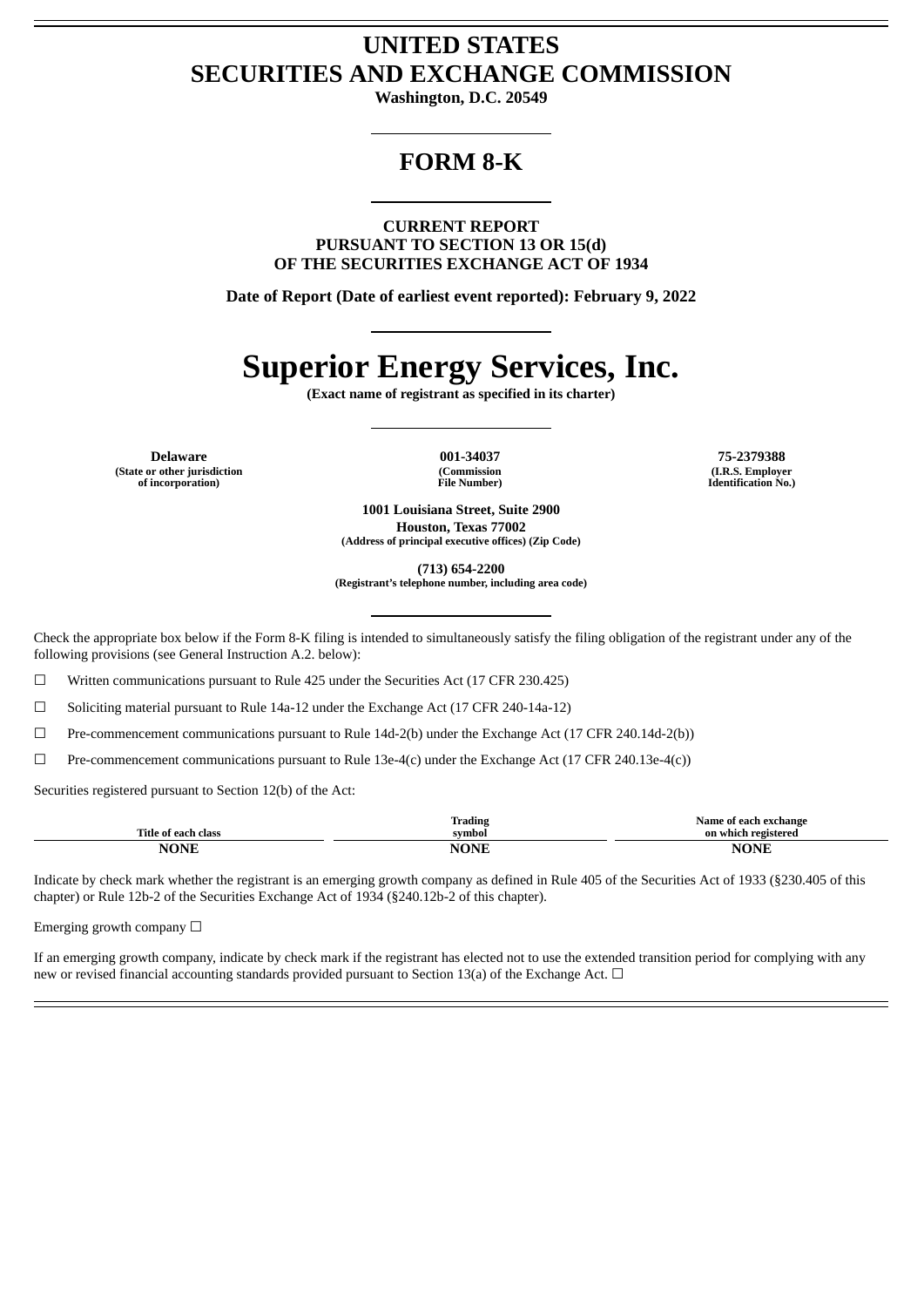### **Item 1.01. Entry into a Material Definitive Agreement.**

On February 10, 2022, SESI, L.L.C. (the "Borrower"), SESI Holdings, Inc., and the subsidiary guarantors party thereto entered into a Third Amendment to Credit Agreement (the "Third Amendment to Credit Agreement") to, among other things, provide the Borrower and its subsidiaries with additional flexibility around making asset sales. Specifically, the Credit Agreement was amended to refresh the amount of properties sold, transferred or otherwise disposed of pursuant to the "Substantial Portion" exception to \$0 as of January 31, 2022. The "Substantial Portion" exception allows the Borrower and its subsidiaries to sell, transfer or otherwise dispose of properties so long as the aggregate value of all such properties sold, transferred or otherwise disposed of do not exceed (a) 10% of the gross book value of the assets of the Borrower and its subsidiaries during the four fiscal year quarter period ending with the fiscal quarter in which such determination is made, or (b) 10% of the consolidated net sales or net income of the Borrower and its subsidiaries during the four fiscal year quarter period ending with the fiscal quarter in which such determination is made. The Credit Agreement was also amended to add a new asset sale exception that allows the Borrower and its subsidiaries to make additional asset sales up to \$25,000,000 so long as (a) liquidity is greater than \$100,000,000, (ii) unused availability under the Credit Agreement is greater than \$25,000,000, and (iii) the Borrower and its subsidiaries receive 100% cash consideration to the extent that the property being sold is otherwise included in the calculation of the borrowing base under the Credit Agreement.

The foregoing description of the Third Amendment to Credit Agreement is a summary only and is qualified in its entirety by reference to the Third Amendment to Credit Agreement, a copy of which is attached as Exhibit 10.1 to this Current Report on Form 8-K and is incorporated herein by reference.

### **Item 8.01. Other Events.**

The Company and stockholders holding a majority of the Company's common stock entered into an amendment to the Stockholders Agreement, dated as of February 9, 2022, by and among the Company and its stockholders, as amended by that certain First Amendment to the Stockholders Agreement, effective May 14, 2021, as further amended by that certain Second Amendment to the Stockholders Agreement, effective May 31, 2021, as further amended by that certain Third Amendment to the Stockholders Agreement, effective as of July 14, 2021, and as further amended by that certain Fourth Amendment to the Stockholders Agreement, effective as of November 15, 2021 (the "Fifth Amendment to the Stockholders Agreement"), effective as of February 9, 2022, which provides that if an officer of the Company or other authorized agent has been granted authority to approve a matter or take other action pursuant to a board-approved delegation of authority matrix, prior approval of the board will be deemed obtained without any further approval from the board.

### **Item 9.01. Financial Statements and Exhibits.**

(d) Exhibits

| Exhibit<br>Number | <b>Exhibit Description</b>                                                                                                                                                                                                                                                   |
|-------------------|------------------------------------------------------------------------------------------------------------------------------------------------------------------------------------------------------------------------------------------------------------------------------|
| 10.1              | Third Amendment to Credit Agreement by and among SESI, L.L.C., SESI Holdings, Inc., the subsidiary guarantors party thereto,<br>JPMorgan Chase Bank, N.A., as administrative agent and lender, and certain other financial institutions and other parties thereto as lenders |
| 10.2              | Fifth Amendment to the Stockholders Agreement by and among Superior Energy Services, Inc. and the stockholders party thereto                                                                                                                                                 |

104 Cover Page Interactive Data File (embedded within the Inline XBRL document)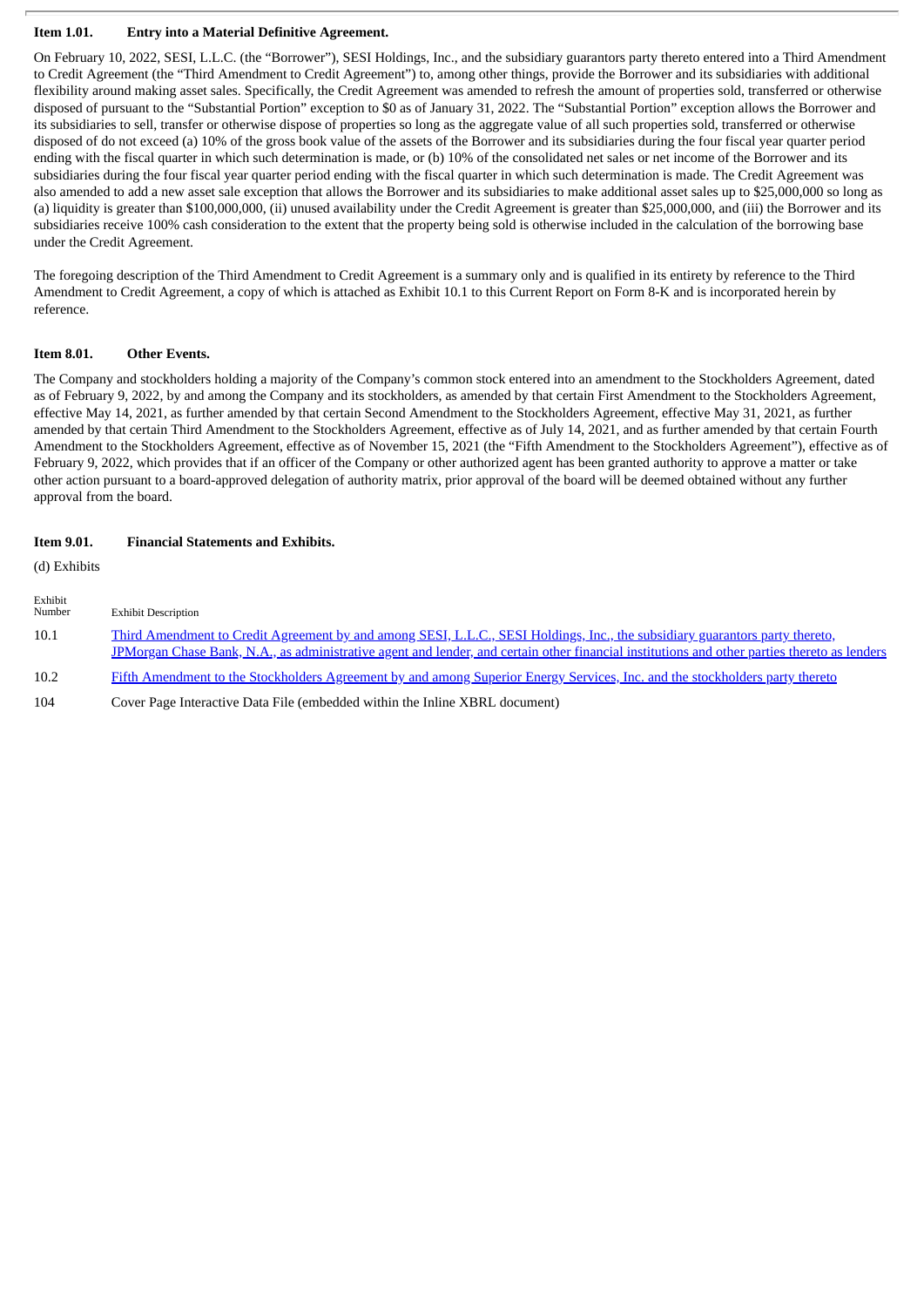**SIGNATURES**

Pursuant to the requirements of the Securities Exchange Act of 1934, the Registrant has duly caused this report to be signed on its behalf by the undersigned hereunto duly authorized.

### **Superior Energy Services, Inc.**

Date: February 11, 2022 By: /s/ James W. Spexarth

James W. Spexarth Executive Vice President, Chief Financial Officer and Treasurer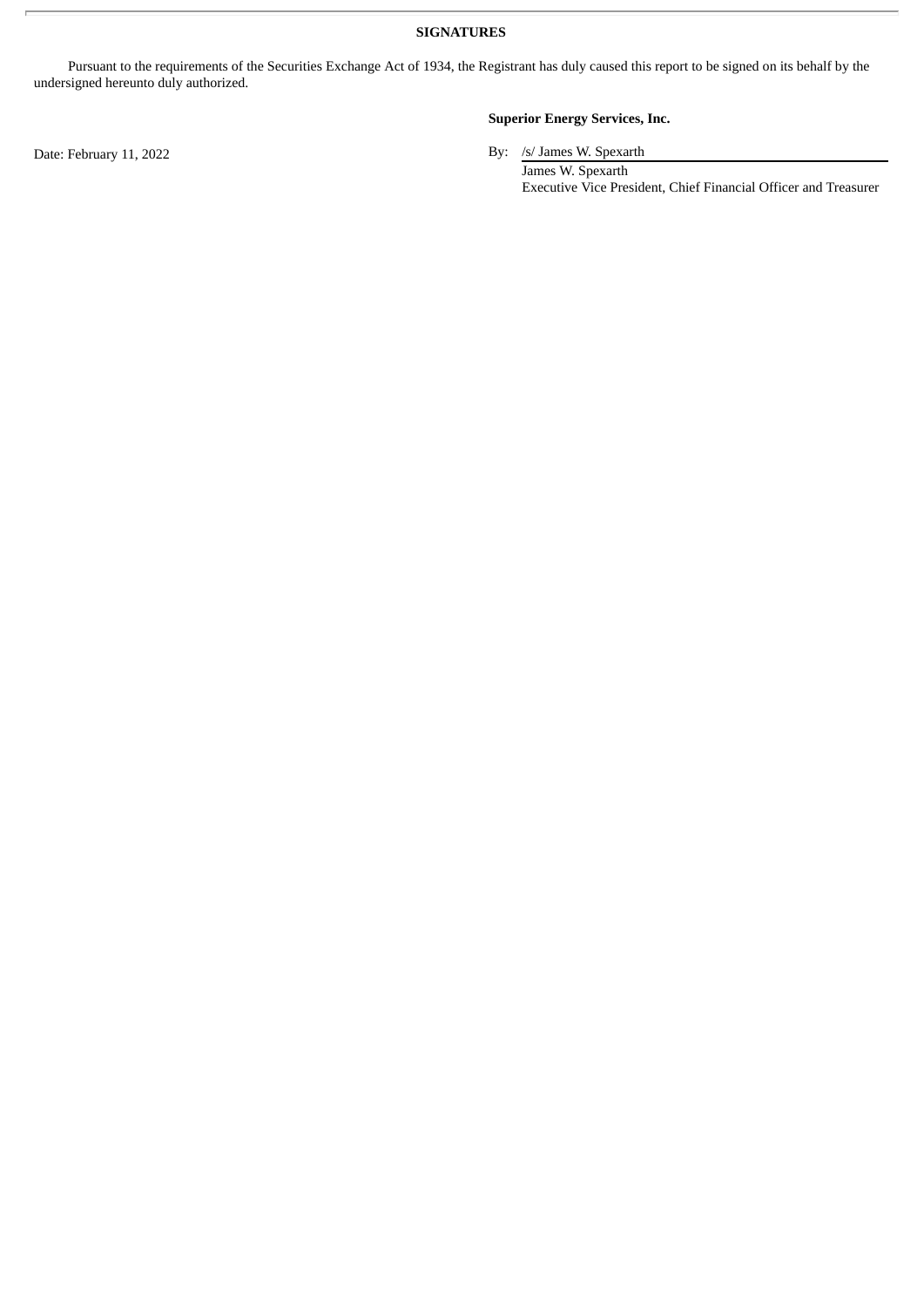### **THIRD AMENDMENT TO CREDIT AGREEMENT**

<span id="page-3-0"></span>This **THIRD AMENDMENT TO CREDIT AGREEMENT** (this "Amendment") is entered into as of February 10, 2022 by SESI, L.L.C., a limited liability company duly formed and existing under the laws of the State of Delaware (the "Borrower"), SESI Holdings, Inc., a corporation duly formed and existing under the laws of the State of Delaware (the "Parent"), each of the undersigned Guarantors (together with the Borrower and Parent, the "Loan Parties"), each of the undersigned Lenders, each Issuing Lender and JPMORGAN CHASE BANK, N.A., as administrative agent for the Lenders.

### **R E C I T A L S**

A. The Borrower, the Parent, the Administrative Agent, the Lenders and the Issuing Lenders are parties to that certain Credit Agreement, dated as of February 2, 2021 (as (a) amended and waived by that certain First Amendment and Waiver to Credit Agreement, dated as of May 13, 2021, (b) waived by that certain Waiver to the Credit Agreement, dated May 28, 2021, (c) waived by that certain Waiver to the Credit Agreement, dated as July 15, 2021, and (d) amended and waived by that certain Second Amendment and Waiver to Credit Agreement, dated as of November 15, 2021, the "Credit Agreement"), pursuant to which the Lenders and Issuing Lenders have made certain credit available to and on behalf of the Borrower.

B. The Borrower has requested that certain amendments and modifications be made to the

Credit Agreement.

C. NOW, THEREFORE, to induce the Administrative Agent and the Lenders party hereto to enter into this Amendment and in consideration of the premises and the mutual covenants herein contained, for good and valuable consideration, the receipt and sufficiency of which are hereby acknowledged, the parties hereto agree as follows:

Section 1. Defined Terms. Each capitalized term used herein but not otherwise defined herein has the meaning given such term in the Credit Agreement. Unless otherwise indicated, all article, exhibit, section and schedule references in this Amendment refer to articles, exhibits, sections and schedules of the Credit Agreement.

Section 2. [Reserved].

Section 3. Amendments to Credit Agreement.

3.1. Amendment to Section 6.13.

(a) Section 6.13(a) is hereby amended by amending and restating clause (iii) in its entirety to read as follows

(iii) Sales, transfers or other dispositions of Property that, together with all other Property of the Borrower and its Subsidiaries previously sold, transferred or disposed of not otherwise permitted by this Section 6.13(a) during (A) with respect to sales, transfers and other dispositions that are consummated on or after January 1, 2022 and on or prior to December 31, 2022, the period beginning on January 1, 2022 and ending with the month in which any such sale, transfer or other disposition occurs or (B) with respect to sales, transfers and other dispositions that are consummated on or after January 1, 2023, the twelve month period ending with the month in which any such sale, transfer or other disposition occurs, do not constitute a Substantial Portion of the Property of the Borrower and its Subsidiaries, taken as a whole; provided, that 100% of the consideration received in respect of sales of Property included in the Borrowing Base shall be cash.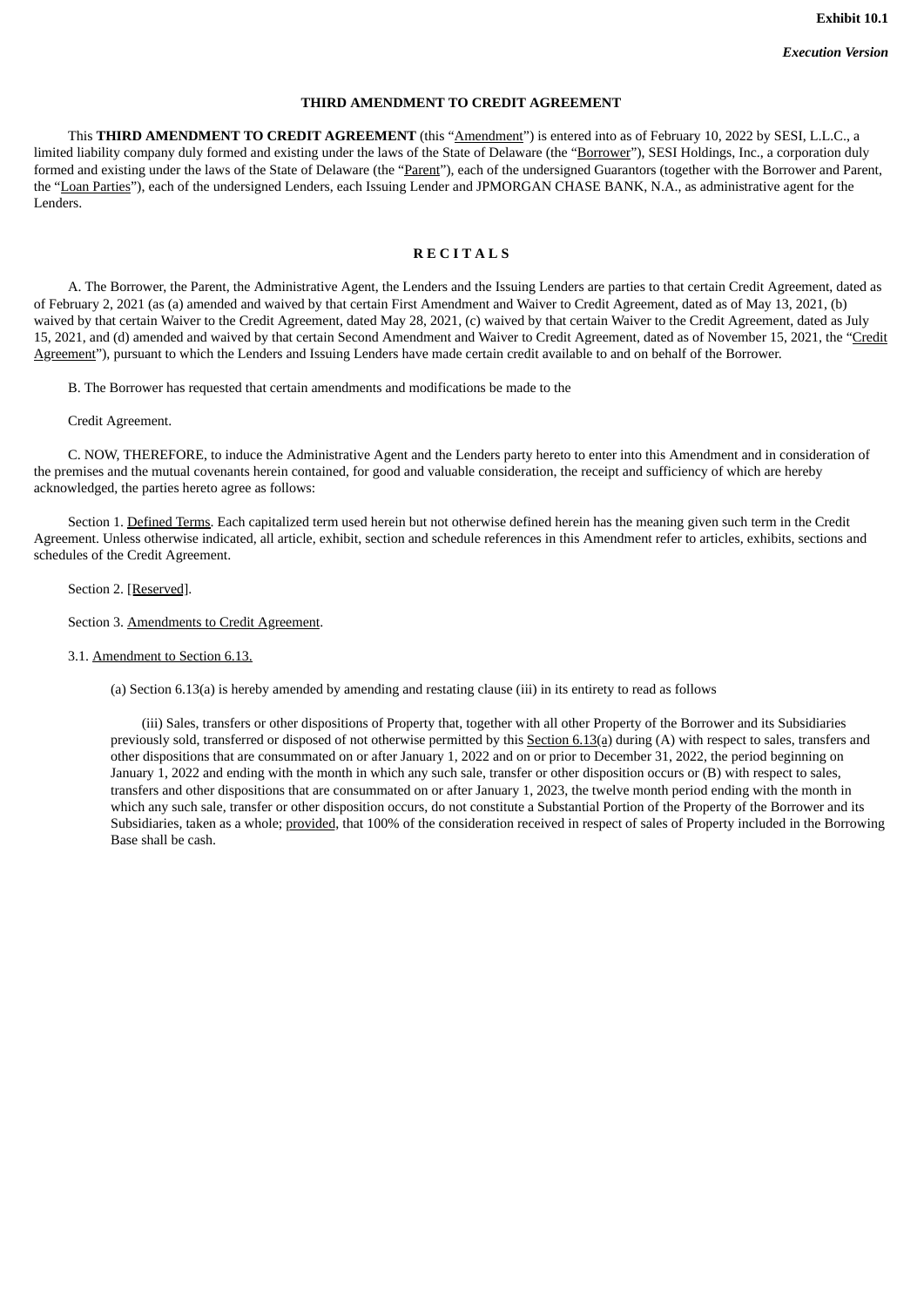(b) Section 6.13(a) is hereby amended by amending and restating clause (vi) in its entirety to read as follows:

(vi) If, on a pro forma basis immediately after giving effect thereto, (A) Liquidity is greater than \$100,000,000 and (B) Availability is greater than \$25,000,000, dispositions not otherwise permitted by this Section 6.13(a) so long as the aggregate fair market value for all such Dispositions (as determined by the Borrower in good faith at the time of the relevant disposition) of the assets disposed under this clause (vi) does not exceed \$25,000,000; provided, that 100% of the consideration received in respect of sales of Property included in the Borrowing Base shall be cash.

3.2. Amendment to Section 10.11. Section 10.11 is hereby amended by adding the following new clause (e) immediately after clause (d):

(e) Any Lien on any Property granted to or held by the Administrative Agent under any Collateral Document shall be automatically released (i) at the time the Property subject to such Lien is disposed or to be disposed as part of or in connection with any disposition permitted hereunder or under any Collateral Document to any Person other than a Person required to grant a Lien to the Administrative Agent hereunder or under any Collateral Document, (ii) subject to Section 9.11, if the release of such Lien is approved, authorized or ratified by the Required Lenders, or (iii) if the Property subject to such Lien is owned by a Guarantor, upon release of such Guarantor from its obligations under the Guarantee and Collateral Agreement.

Section 4. [Reserved].

Section 5. Conditions Precedent. This Amendment shall be deemed effective upon the date on which each of the following conditions is satisfied (or waived in accordance with Section 9.11) (such date, the "Third Amendment Effective Date"):

5.1. Execution and Delivery. The Administrative Agent shall have received from the Loan Parties, each Issuing Lender and the Lenders constituting the Required Lenders, counterparts (in such number as may be requested by the Administrative Agent) of this Amendment signed on behalf of such Person.

5.2. Payment of Expenses. The Administrative Agent and the Lenders shall have received all amounts due and payable on or prior to the Third Amendment Effective Date, including, to the extent invoiced at least one (1) Business Day prior to the Third Amendment Effective Date, reimbursement or payment of all documented out-of-pocket expenses required to be reimbursed or paid by the Borrower under the Credit Agreement.

5.3. No Default or Event of Default. No Default or Event of Default shall have occurred and be continuing as of the date hereof, after giving effect to the terms of this Amendment.

The Administrative Agent is hereby authorized and directed to declare this Amendment to be effective when it has received documents confirming or certifying, to the satisfaction of the Administrative Agent, compliance with the conditions set forth in this Section 5 or the waiver of such conditions as permitted by Section 9.11. Such declaration shall be final, conclusive and binding upon all parties to the Credit Agreement for all purposes.

2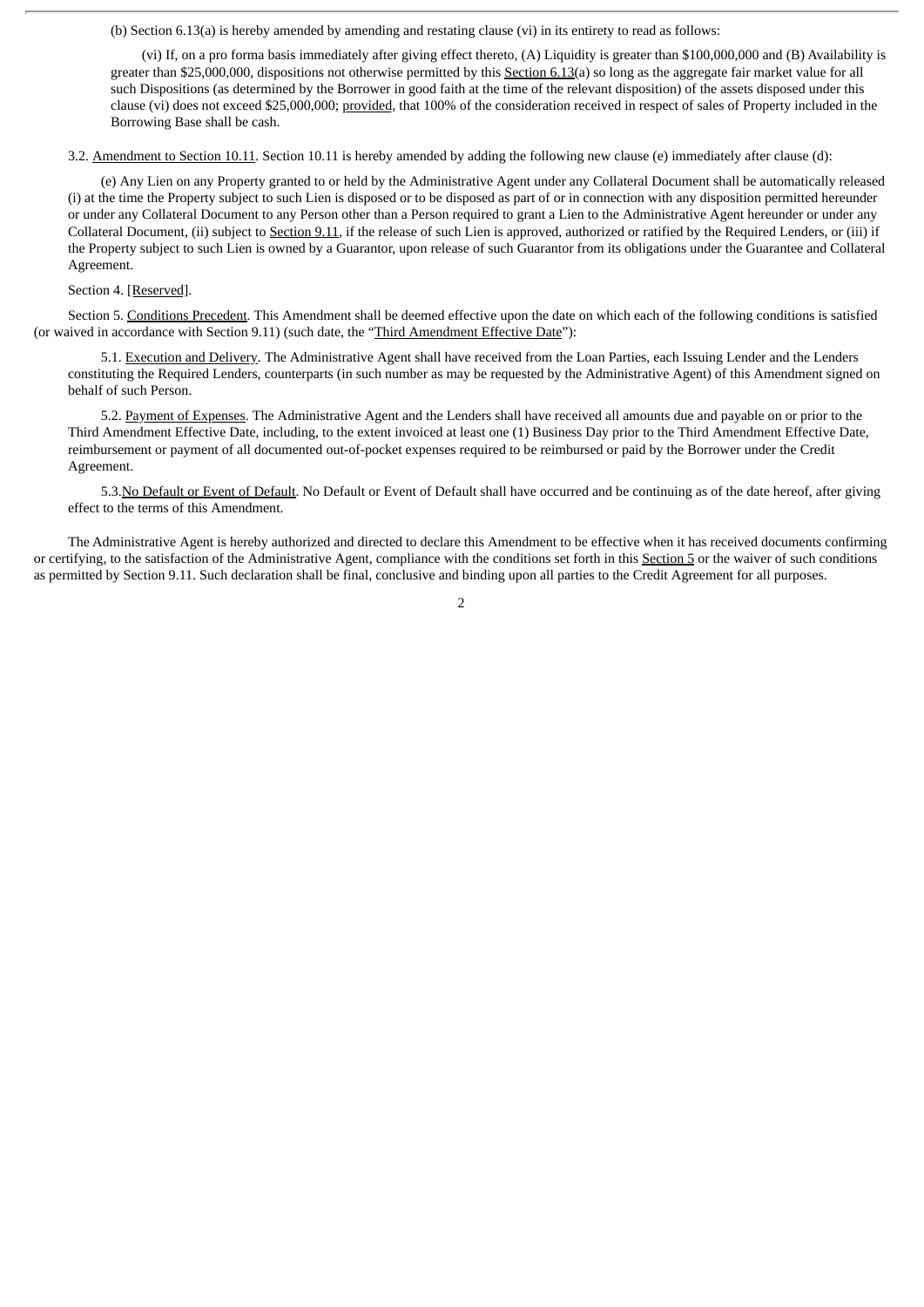### Section 6. Miscellaneous.

6.1. Confirmation. The provisions of the Credit Agreement, as waived by this Amendment, shall remain in full force and effect following the effectiveness of this Amendment.

6.2. Ratification and Affirmation; Representations and Warranties. Each Loan Party hereby (a) acknowledges the terms of this Amendment; (b) ratifies and affirms its obligations under, and acknowledges, renews and extends its continued liability under, each Loan Document to which it is a party and agrees that each Loan Document to which it is a party remains in full force and effect, except as expressly amended hereby, notwithstanding the amendments contained herein; and (c) represents and warrants to the Lenders that as of the date hereof, after giving effect to the terms of this Amendment: (i) all of the representations and warranties contained in each Loan Document to which it is a party are true and correct in all material respects, except to the extent any such representations and warranties are stated to relate solely to an earlier date, in which case, such representations and warranties shall have been true and correct in all material respects on and as of such earlier date (provided that such materiality qualifier shall not be applicable to any representation or warranty that is already qualified or modified by materiality in the Credit Agreement) and (ii) no Default or Event of Default has occurred and is continuing.

6.3. No Waiver; Loan Document. The execution, delivery and effectiveness of this Amendment shall not, except as expressly provided herein, operate as a waiver of any right, power or remedy of any Lender or the Administrative Agent under any of the Loan Documents, nor constitute a waiver of any provision of any of the Loan Documents. On and after the Third Amendment Effective Date, this Amendment shall for all purposes constitute a Loan Document.

6.4. Counterparts. This Amendment may be executed by one or more of the parties hereto in any number of separate counterparts, and all of such counterparts taken together shall be deemed to constitute one and the same instrument. Delivery of an executed counterpart of a signature page of this Amendment that is an electronic sound, symbol, or process attached to, or associated with, a contract or other record and adopted by a Person with the intent to sign, authenticate or accept such contract or record (an "Electronic Signature") transmitted by telecopy, emailed pdf or any other electronic means that reproduces an image of an actual executed signature page shall be effective as delivery of a manually executed counterpart of this Amendment. The words "execution," "signed," "signature," "delivery," and words of like import in or relating to this Amendment shall be deemed to include Electronic Signatures, deliveries or the keeping of records in any electronic form (including deliveries by telecopy, emailed pdf or any other electronic means that reproduces an image of an actual executed signature page), each of which shall be of the same legal effect, validity or enforceability as a manually executed signature, physical delivery thereof or the use of a paper-based recordkeeping system, as the case may be; provided that, without limiting the foregoing, upon the request of the Administrative Agent, any electronic signature shall be promptly followed by such manually executed counterpart (in such number as may be reasonably requested by the Administrative Agent).

6.5. NO ORAL AGREEMENT. THIS AMENDMENT, THE CREDIT AGREEMENT AND THE OTHER LOAN DOCUMENTS EXECUTED IN CONNECTION HEREWITH AND THEREWITH REPRESENT THE FINAL AGREEMENT BETWEEN THE PARTIES AND MAY NOT BE CONTRADICTED BY EVIDENCE OF PRIOR, CONTEMPORANEOUS, OR UNWRITTEN ORAL AGREEMENTS OF THE PARTIES. AS OF THE DATE OF THIS AMENDMENT, THERE ARE NO ORAL AGREEMENTS BETWEEN THE PARTIES.

6.6. GOVERNING LAW. THIS AMENDMENT AND THE RIGHTS AND OBLIGATIONS OF THE PARTIES UNDER THIS AMENDMENT SHALL BE GOVERNED BY, AND CONSTRUED AND INTERPRETED IN ACCORDANCE WITH, THE LAW OF THE STATE OF NEW YORK.

3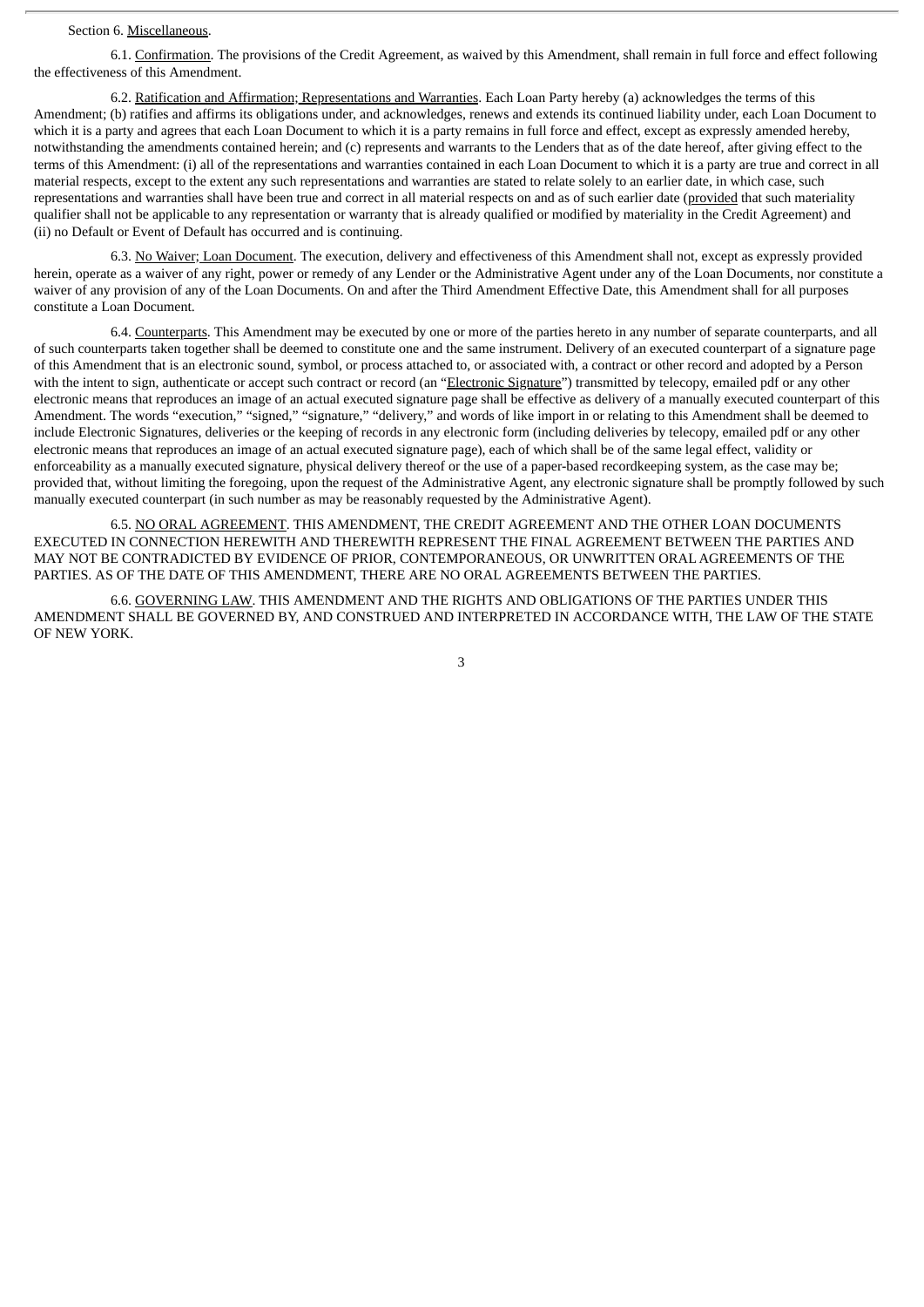6.7. Release of Claims. The Borrower, each Guarantor and the Parent, in consideration of the Administrative Agent's and the undersigned Lenders' execution and delivery of this Amendment and for other good and valuable consideration, the receipt and sufficiency of which is hereby acknowledged, unconditionally, freely, voluntarily and, after consultation with counsel and becoming fully and adequately informed as to the relevant facts, circumstances and consequences, releases, waives and forever discharges (and further agrees not to allege, claim or pursue) any and all claims, rights, causes of action, counterclaims or defenses of any kind whatsoever, in contract, in tort, in law or in equity, whether known or unknown, direct or derivative, which the Borrower, any Guarantor, the Parent or any predecessor, successor or assign might otherwise have or may have (each, a "Claim") against the Administrative Agent, the Lenders, their present or former subsidiaries and affiliates or any of the foregoing's officers, directors, employees, attorneys or other representatives or agents on account of any conduct, condition, act, omission, event, contract, liability, obligation, demand, covenant, promise, indebtedness, claim, right, cause of action, suit, damage, defense, circumstance or matter of any kind whatsoever which existed, arose or occurred at any time prior to the date hereof relating to the Loan Documents, this Amendment and/or the transactions contemplated thereby or hereby, provided, the foregoing shall not apply to Claims in respect of the gross negligence, bad faith or willful misconduct of any of the foregoing Persons. The foregoing release shall survive the termination of this Amendment and the Loan Documents.

[SIGNATURES BEGIN NEXT PAGE]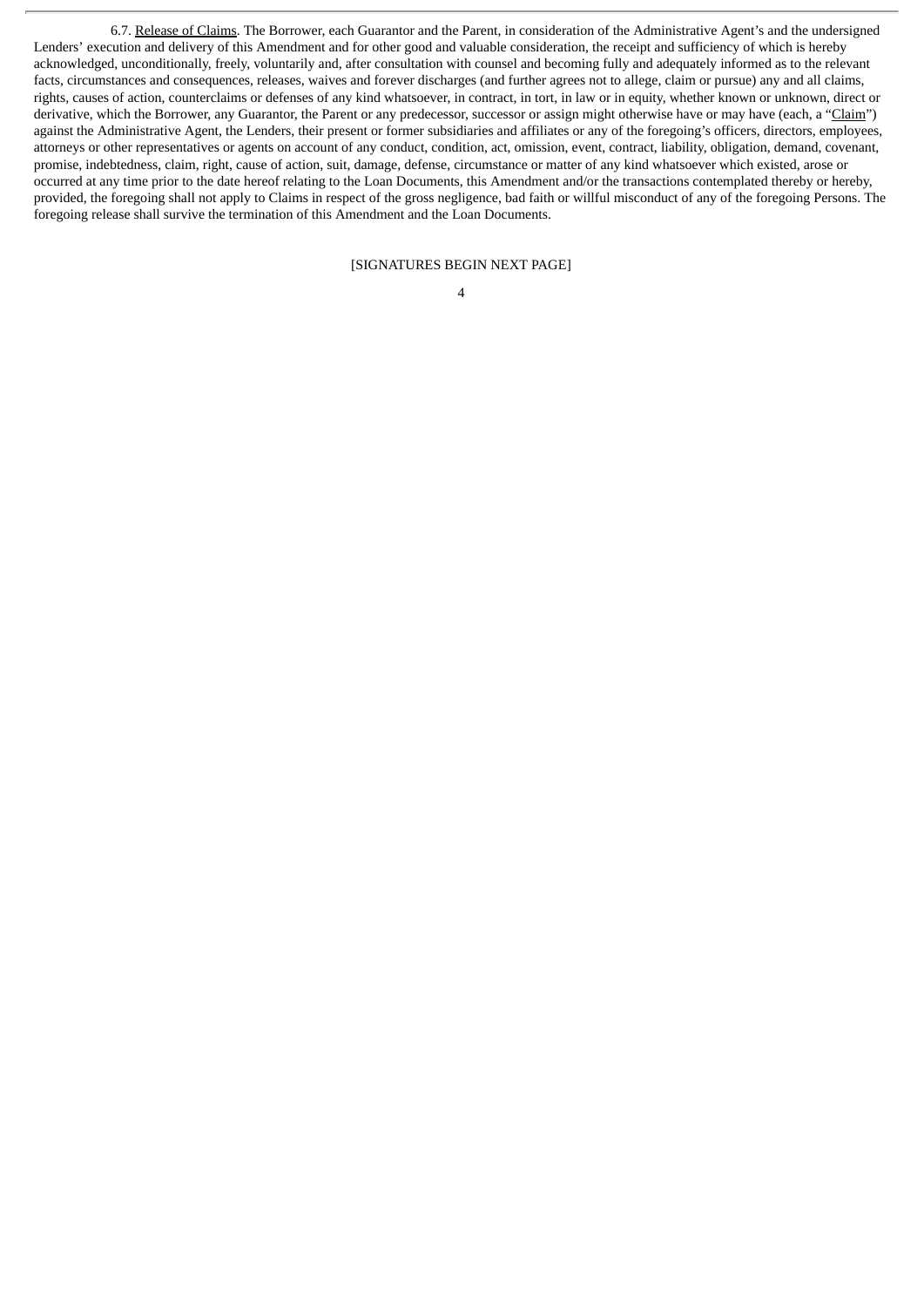IN WITNESS WHEREOF, the parties hereto have caused this Amendment to be duly executed as of the date first written above.

ł.

| <b>BORROWER:</b>              | SESI, L.L.C.                                                                                                                                                                                                                                                       |  |  |
|-------------------------------|--------------------------------------------------------------------------------------------------------------------------------------------------------------------------------------------------------------------------------------------------------------------|--|--|
| $\rm{By}$                     | /s/ James W. Spexarth<br>James W. Spexarth<br>Name:                                                                                                                                                                                                                |  |  |
|                               | Vice President and Treasurer<br>Title:                                                                                                                                                                                                                             |  |  |
| <b>PARENT:</b>                | <b>SESI HOLDINGS, INC.</b>                                                                                                                                                                                                                                         |  |  |
| By:                           | /s/ James W. Spexarth                                                                                                                                                                                                                                              |  |  |
|                               | Name: James W. Spexarth                                                                                                                                                                                                                                            |  |  |
|                               | Vice President, Chief Financial Officer and Treasurer<br>Title:                                                                                                                                                                                                    |  |  |
| <b>SUBSIDIARY GUARANTORS:</b> | 1105 PETERS ROAD, L.L.C.                                                                                                                                                                                                                                           |  |  |
|                               | CONNECTION TECHNOLOGY, L.L.C. CSI TECHNOLOGIES,                                                                                                                                                                                                                    |  |  |
|                               | LLC.                                                                                                                                                                                                                                                               |  |  |
|                               | H.B. RENTALS, L.C.<br>INTERNATIONAL SNUBBING SERVICES, L.L.C.<br>PUMPCO ENERGY SERVICES, INC.<br>SPN WELL SERVICES, INC.<br>STABIL DRILL SPECIALTIES, L.L.C.<br>SUPERIOR ENERGY SERVICES, L.L.C SUPERIOR ENERGY<br><b>SERVICES-NORTH</b><br>AMERICA SERVICES, INC. |  |  |
|                               |                                                                                                                                                                                                                                                                    |  |  |
|                               |                                                                                                                                                                                                                                                                    |  |  |
|                               |                                                                                                                                                                                                                                                                    |  |  |
|                               |                                                                                                                                                                                                                                                                    |  |  |
|                               |                                                                                                                                                                                                                                                                    |  |  |
|                               |                                                                                                                                                                                                                                                                    |  |  |
|                               |                                                                                                                                                                                                                                                                    |  |  |
|                               | SUPERIOR INSPECTION SERVICES, L.L.C. WARRIOR                                                                                                                                                                                                                       |  |  |
|                               | <b>ENERGY SERVICES CORPORATION WILD WELL</b>                                                                                                                                                                                                                       |  |  |
|                               | CONTROL, INC.                                                                                                                                                                                                                                                      |  |  |
|                               | WORKSTRINGS INTERNATIONAL, L.L.C.                                                                                                                                                                                                                                  |  |  |
|                               |                                                                                                                                                                                                                                                                    |  |  |

By: /s/ James W. Spexarth Name: James W. Spexarth

Title: Vice President and Treasurer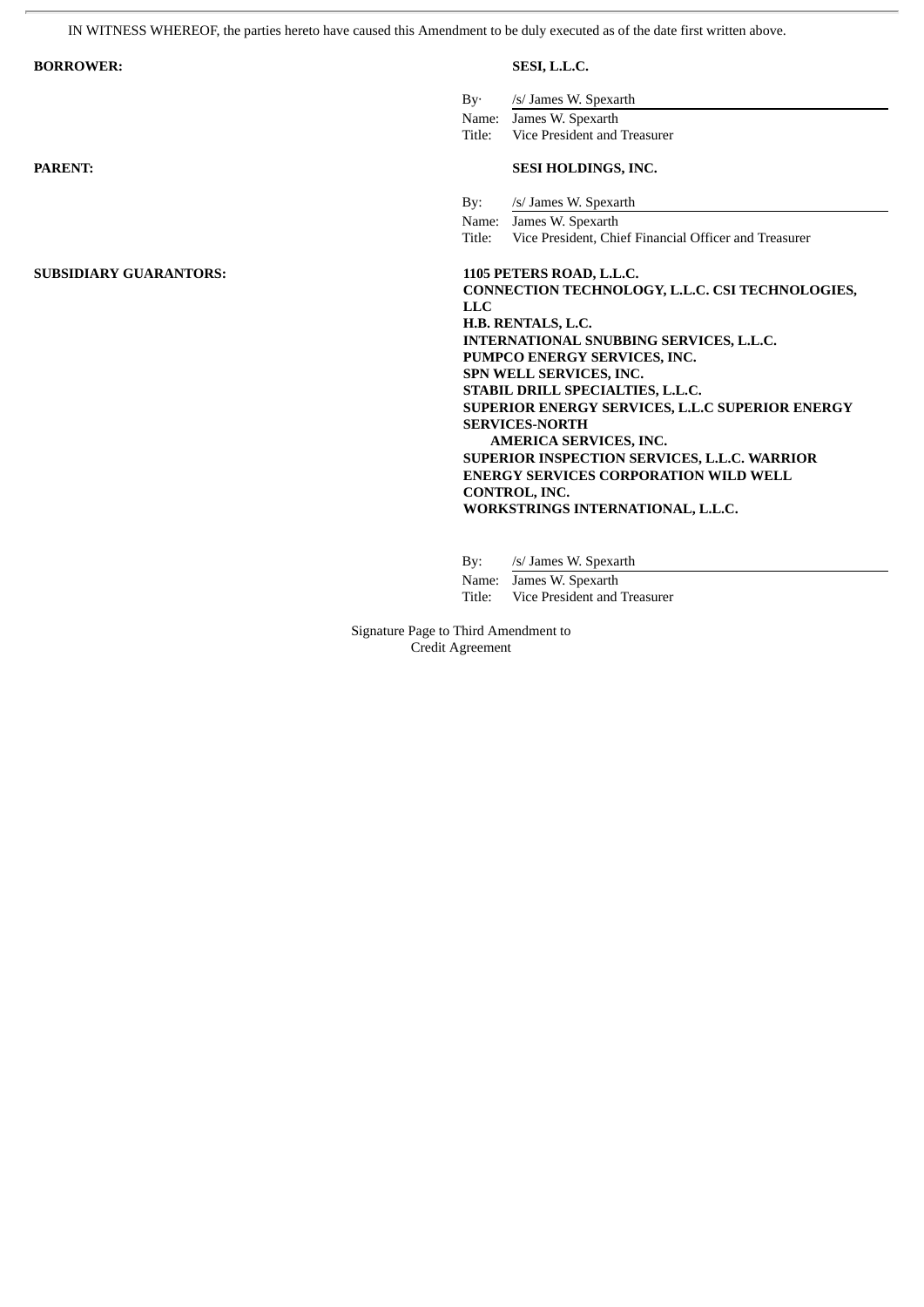### **ADMINISTRATIVE AGENT AND LENDER: JPMORGAN CHASE BANK, N.A.**

By: /s/ Umar Hassan

Name: Umar Hassan Title: Authorized Officer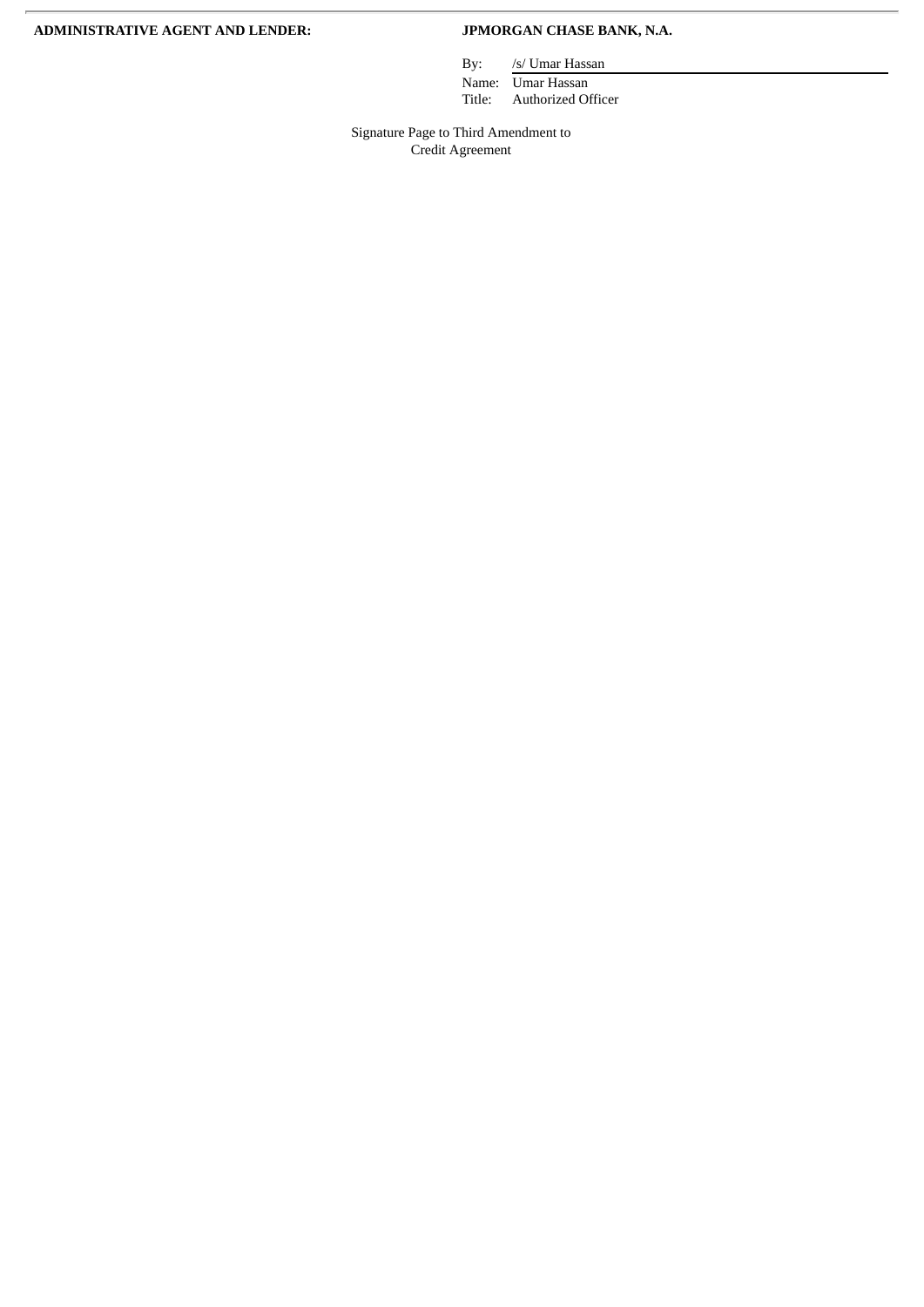### **LENDER: BANK OF AMERICA, N.A.**

By: /s/ Alexandra Mills

Name: Alexandra Mills Title: Vice President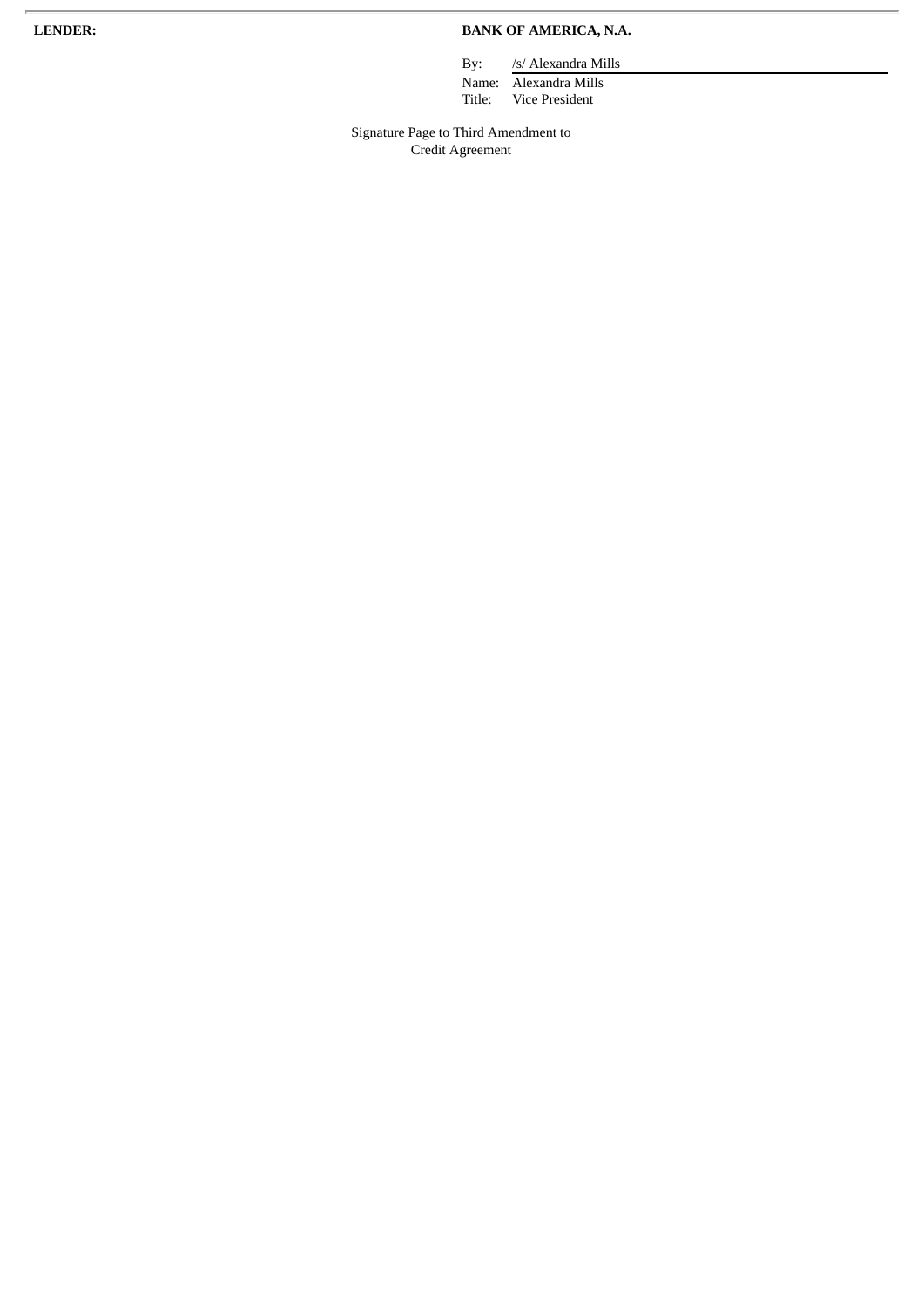### **LENDER: CITIBANK, N.A.**

By: /s/ Brendan Mackay

Name: Brendan Mackay Title: Vice President & Director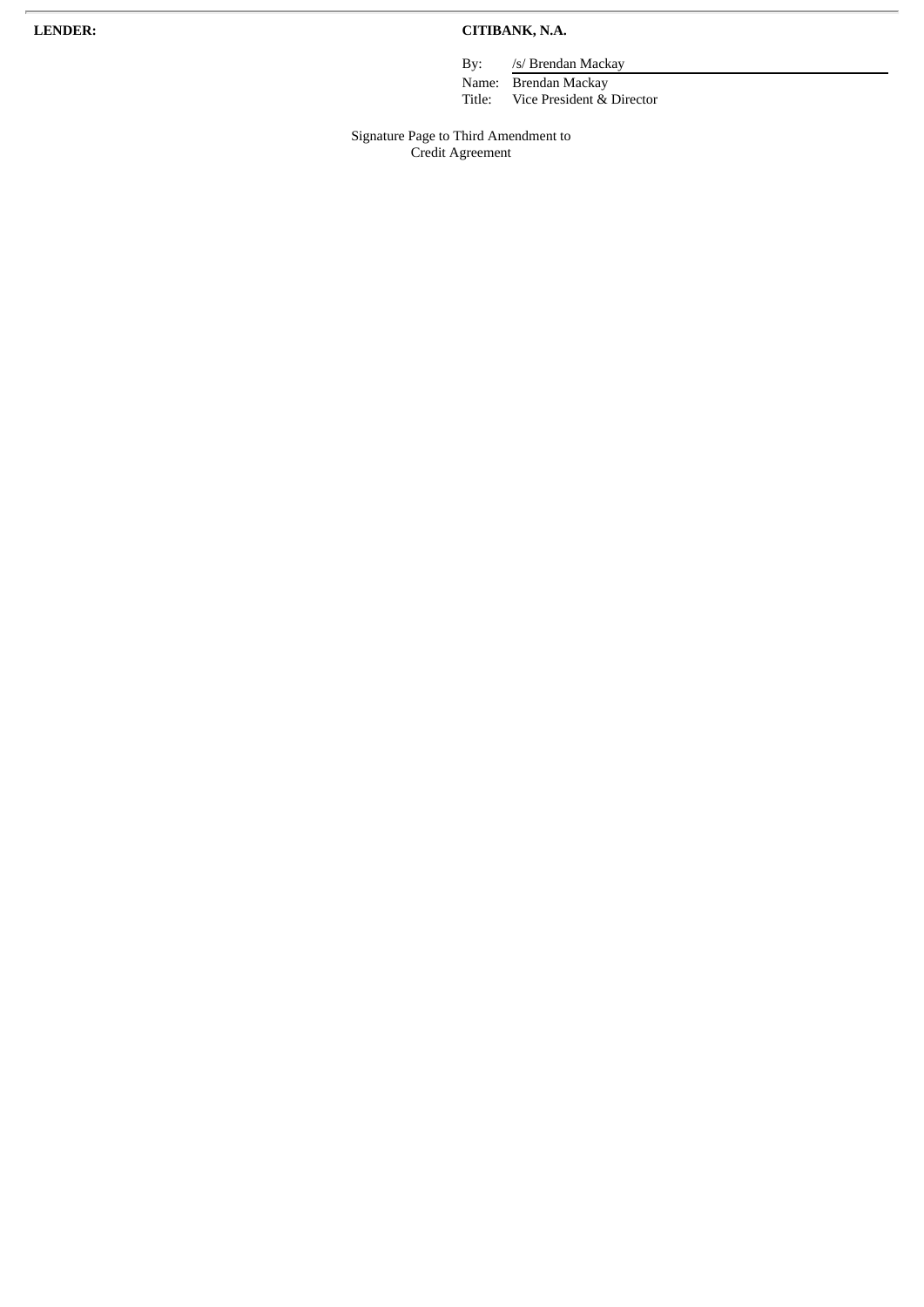### **FIFTH AMENDMENT TO STOCKHOLDERS AGREEMENT OF SUPERIOR ENERGY SERVICES, INC.**

<span id="page-11-0"></span>THIS FIFTH AMENDMENT TO STOCKHOLDERS AGREEMENT, dated as of February 9, 2022 (this "*Amendment*"), to that certain Stockholders Agreement, dated as of February 2, 2021 (as amended, the "*Stockholders Agreement*"), by and among Superior Energy Services, Inc., a Delaware corporation (the "*Company*"), and the Stockholders (as defined therein), is made by and among the Company and the Stockholders party hereto but binding and effective against all Stockholders in accordance with the terms of the Stockholders Agreement. Capitalized terms used but not defined herein shall have the meanings assigned to them in the Stockholders Agreement.

### **RECITALS**

WHEREAS, the Company and the Stockholders desire to amend the Stockholders Agreement;

WHEREAS, pursuant to Section 6.06 of the Stockholders Agreement, no amendment or modification of the Stockholders Agreement is valid unless executed in writing by the Company and the Stockholders (together with their Related Persons) holding at least a majority of the Aggregate Common Stock;

WHEREAS, the undersigned Stockholders constitute Stockholders (together with their Related Persons) holding at least a majority of the Aggregate Common Stock; and

WHEREAS, this Amendment does not adversely affect any Stockholder in a manner disproportionate to the manner in which it affects other Stockholders.

NOW, THEREFORE, the Stockholders Agreement is amended as hereinafter set forth:

### 1. AMENDMENT TO STOCKHOLDERS AGREEMENT.

Section 2.07 shall be amended by adding the following after clause (r):

For purposes of this Section 2.07, "prior approval of the Board of Directors" shall have been obtained (or deemed to have been obtained) with respect to any matter or action requiring such prior approval under this Section 2.07 if an officer of the Corporation or its Subsidiaries or other authorized agent has been granted authority to approve such matter or take such action, as the case may be, without further approval of the Board of Directors pursuant to a Delegation of Authority matrix approved by the Board of Directors, including the Delegation of Authority matrix approved by the Board of Directors on January 26, 2022.

### 2. MISCELLANEOUS PROVISIONS.

(a) Ratification. Except as expressly modified or amended by this Amendment, all of the provisions of the Stockholders Agreement shall remain unmodified and in full force and effect.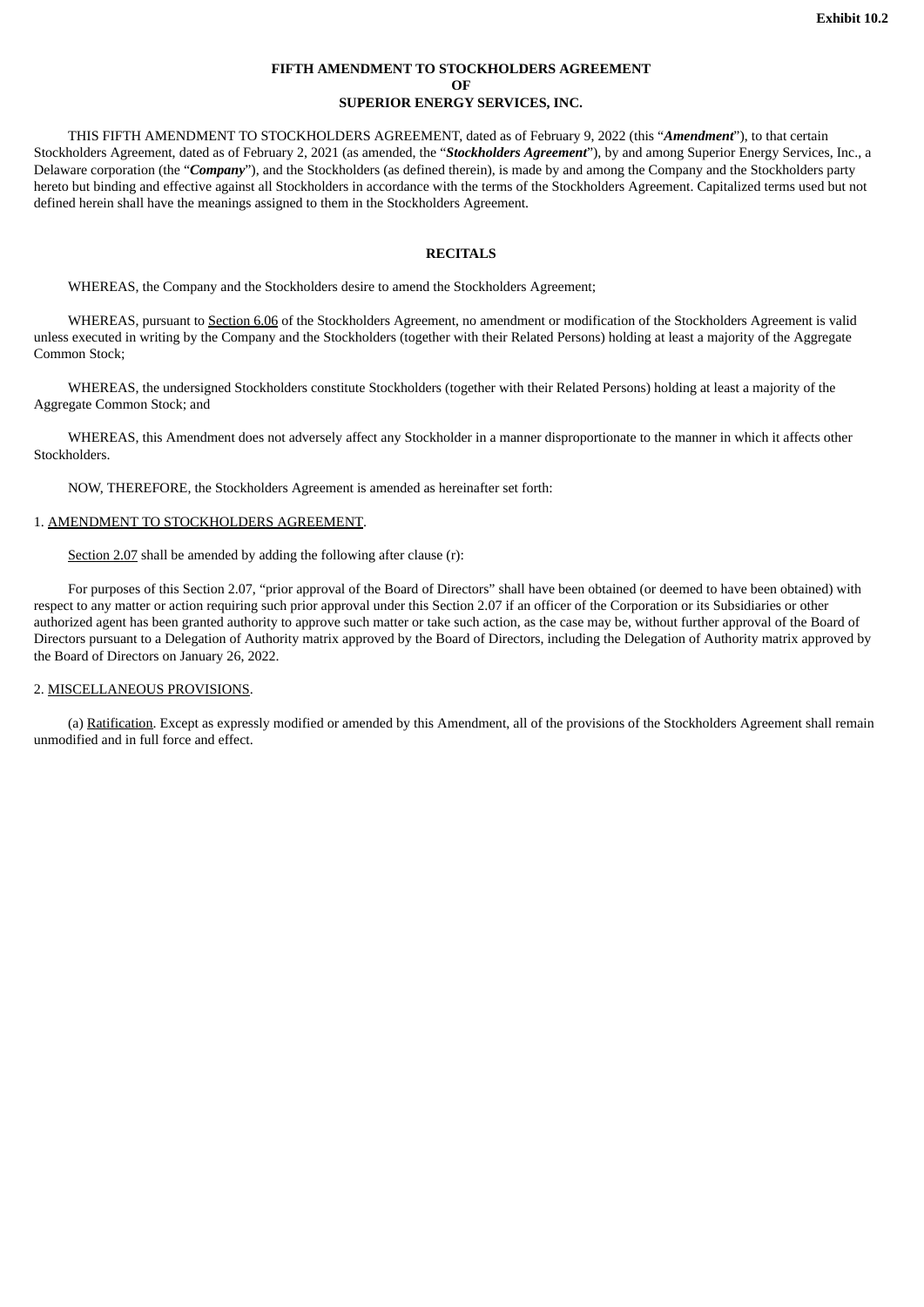(b) Entire Agreement. This Amendment, the Stockholders Agreement, the other Organizational Documents, the Plan of Reorganization and any other documents expressly referred

to herein, in the Stockholders Agreement or in the Plan of Reorganization embody the complete agreement and understanding among the Parties and supersede and preempt any prior understandings, agreements or representations by or among the Parties, written or oral, which may have related to the subject matter hereof in any way.

(c) Severability. Whenever possible, each provision of this Amendment will be interpreted in such manner as to be effective and valid under applicable Law, but if any provision of this Amendment is held to be invalid, illegal or unenforceable in any respect under any applicable Law or rule in any jurisdiction, such invalidity, illegality or unenforceability will not affect any other provision or the effectiveness or validity of any provision in any other jurisdiction, and this Amendment will be reformed, construed and enforced in such jurisdiction as if such invalid, illegal or unenforceable provision had never been contained herein.

(d) Governing Law. This Amendment and any claim, controversy or dispute arising under or related to this Amendment shall be governed by, and construed in accordance with, the laws of the State of Delaware, without regard to the conflicts of laws rules of such state.

(e) Delivery by Electronic Transmission. This Amendment and any signed agreement or instrument entered into in connection with this Amendment or contemplated hereby, and any amendments hereto or thereto, to the extent signed and delivered by means of an electronic transmission, including by a facsimile machine or via email, shall be treated in all manner and respects as an original agreement or instrument and shall be considered to have the same binding legal effect as if it were the original signed version thereof delivered in person. No Party to any such agreement or instrument shall raise the use of electronic transmission by a facsimile machine or via email to deliver a signature or the fact that any signature or agreement or instrument was transmitted or communicated through such electronic transmission as a defense to the formation of a contract and each such Party forever waives any such defense.

(f) Further Action. The Parties shall execute and deliver all documents, provide all information and take or refrain from taking such actions as may be necessary or appropriate to achieve the purposes of this Amendment.

[SIGNATURE PAGES FOLLOW]